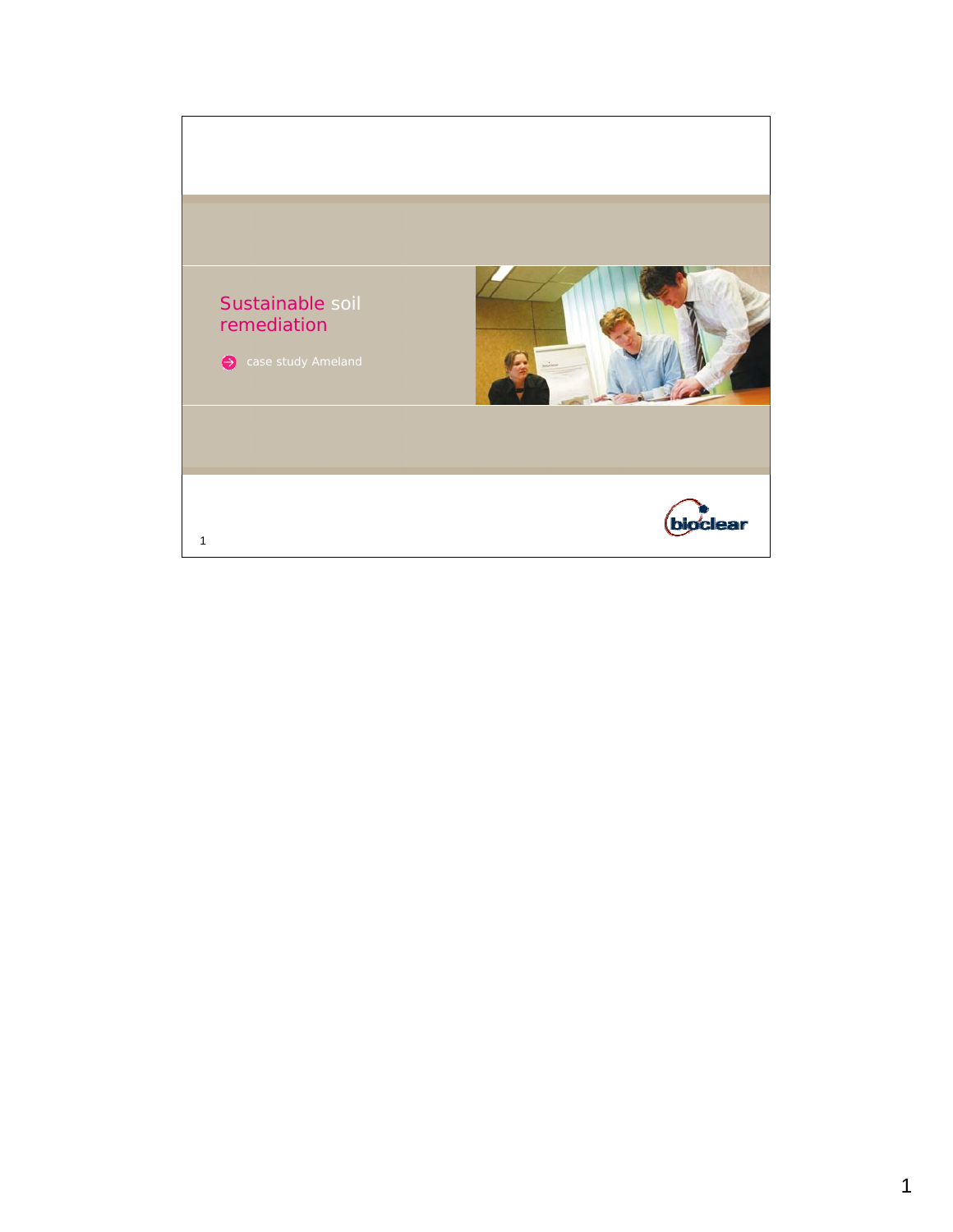

Wie zijn wij en wat ga ik deze presentatie bespreken in het kader van duurzaamheid.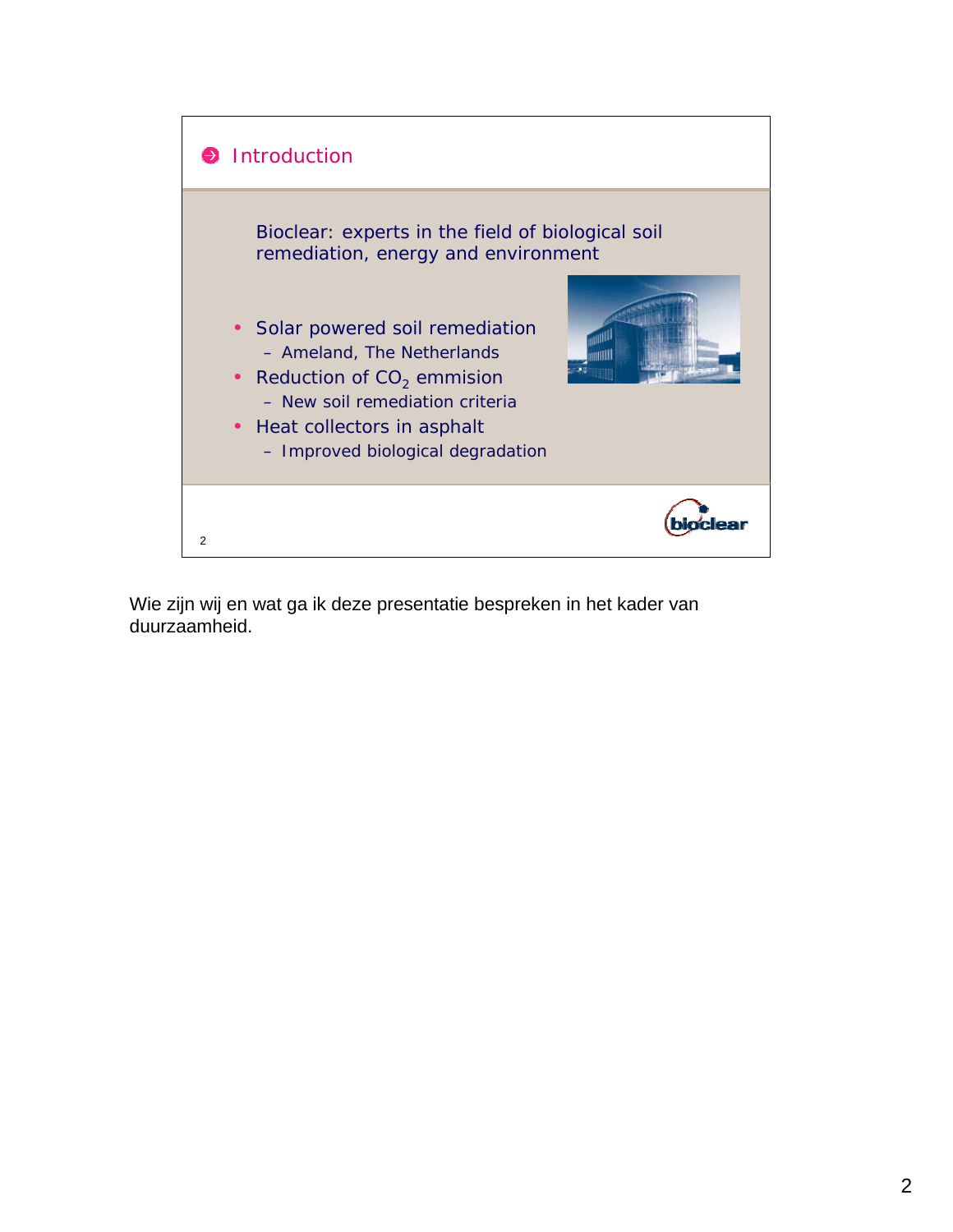

Locatie: op een eiland. Toegang: alleen met de auto via het strand. Geen elektriciteit of schoon water beschikbaar. Geen geluids- of visuele hinder was toegestaan. Het gebied ligt naast een drinking water source.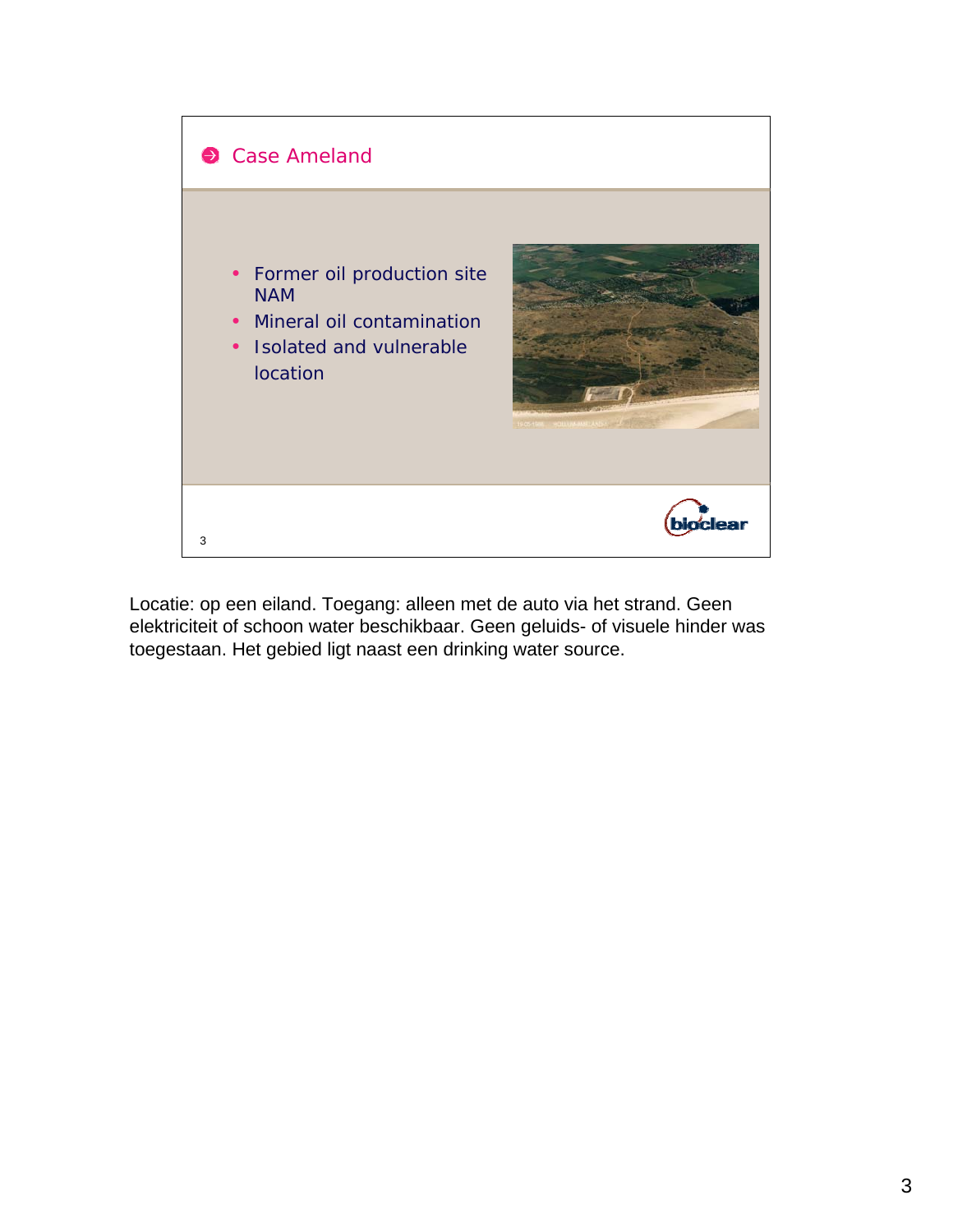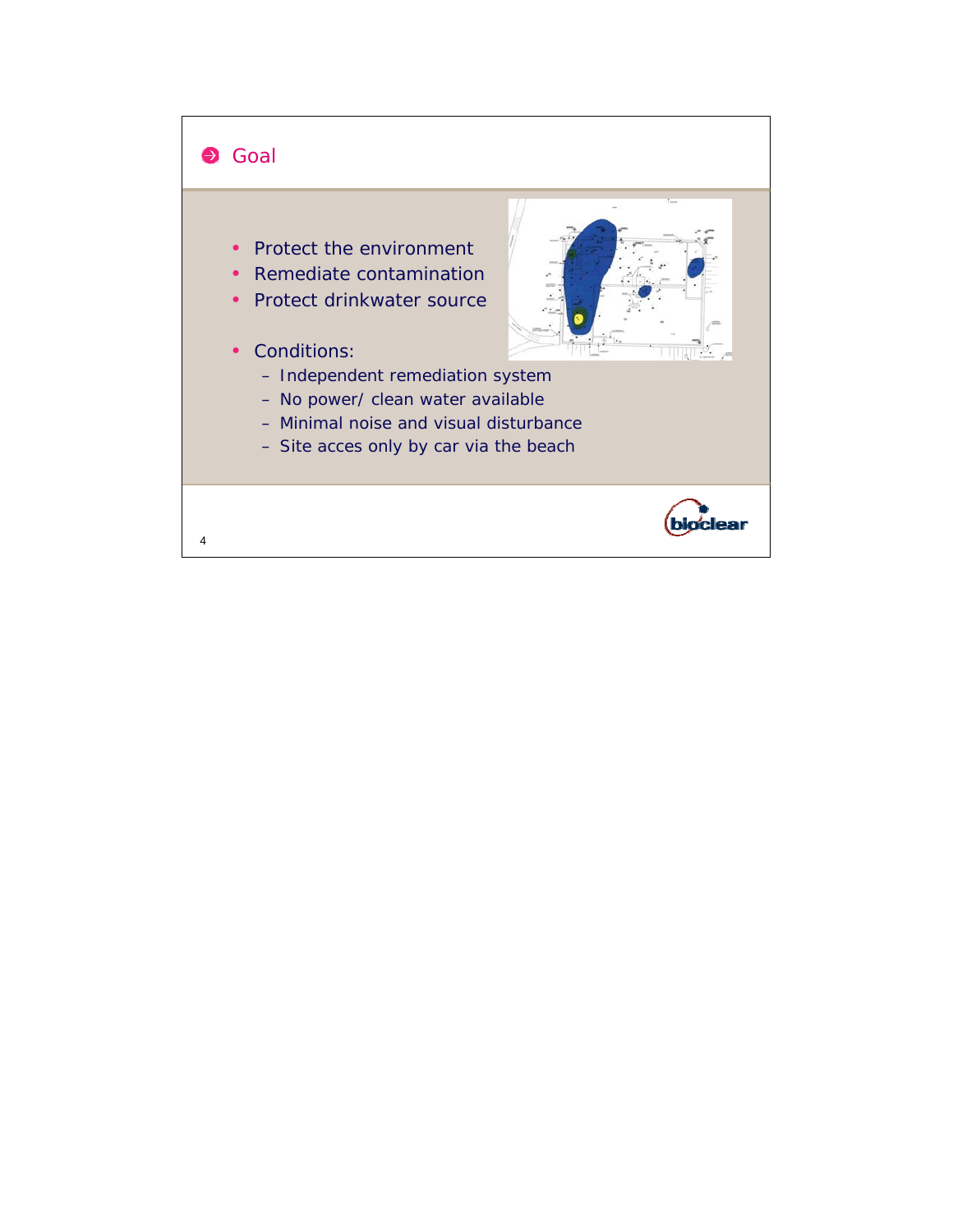

Er zijn verschillende afwegingen gemaakt, deze sheet laat je wat over de afwegingen vertellen

Afbraaktest: na natuurlijke afbraak is er nog steeds olie boven de interventie grens aanwezig

Solar panels veroorzaken geen overlast en kan onafhankelijk opereren.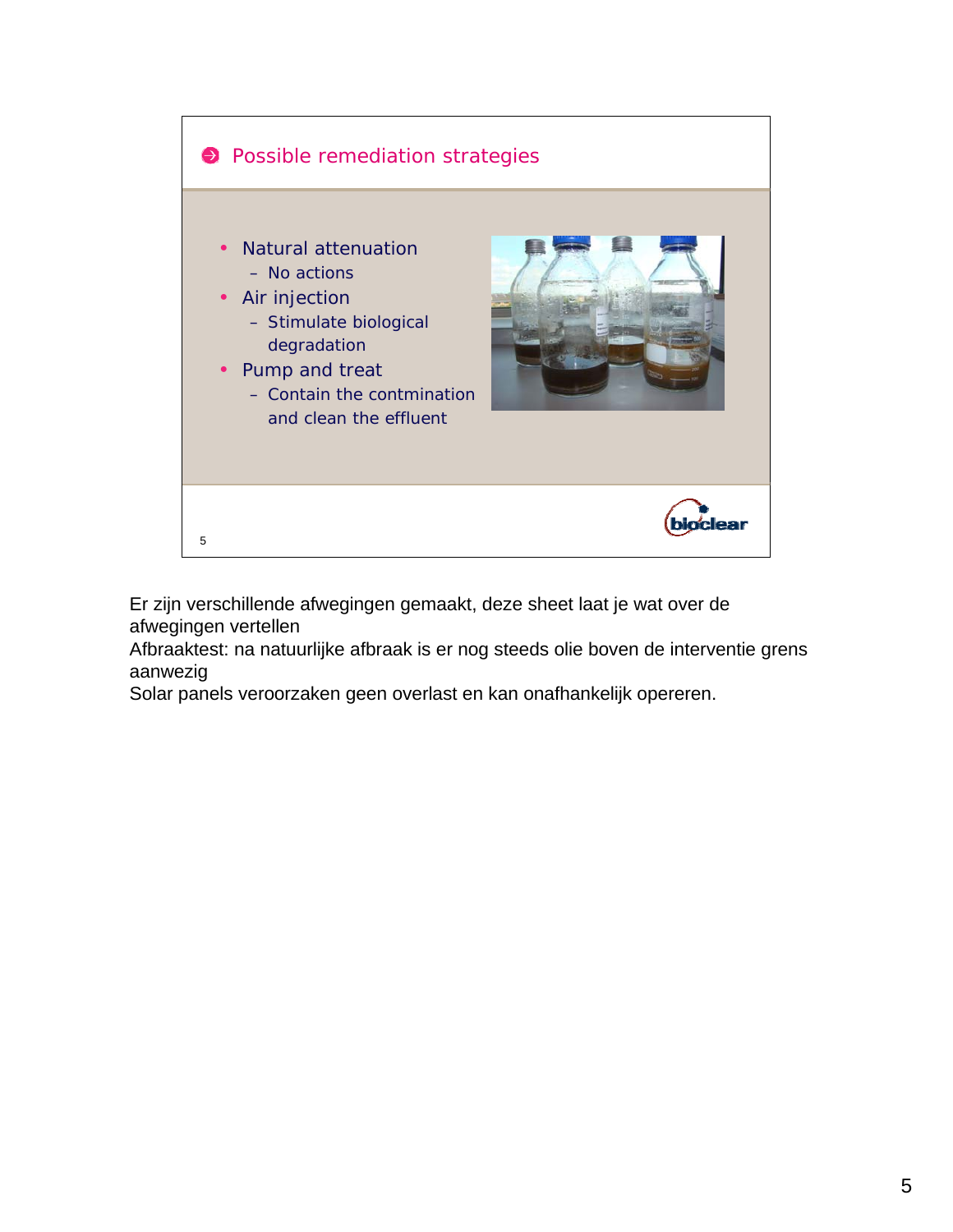

Voor het beheersen van de verspreiding van de grondwaterverontreiniging kan volstaan worden met een eenvoudig pump & treat systeem. Het systeem bestaat uit twee 12 Volts dompelpompen met een debiet van circa 0,5 m $3$ /uur elk, een actief koolfilter voor de zuivering van onttrokken grondwater, zes zonnepanelen en twee accu's voor de stroomvoorziening en behuizing. Het doel van de TBM is het beheersen van de verspreiding van de grondwaterverontreiniging. Hiertoe worden de zones met de hoogste concentraties aan grondwaterverontreiniging gesaneerd. Rekening houdend met een doorspoelfactor en een overdimensionering met een factor 2 kan dit volume grondwater opgepompt worden met twee dompelpompen in een periode van circa 5 jaar. Na de periode van 5 jaar wordt de verontreiniging gemonitoord tot abandonment.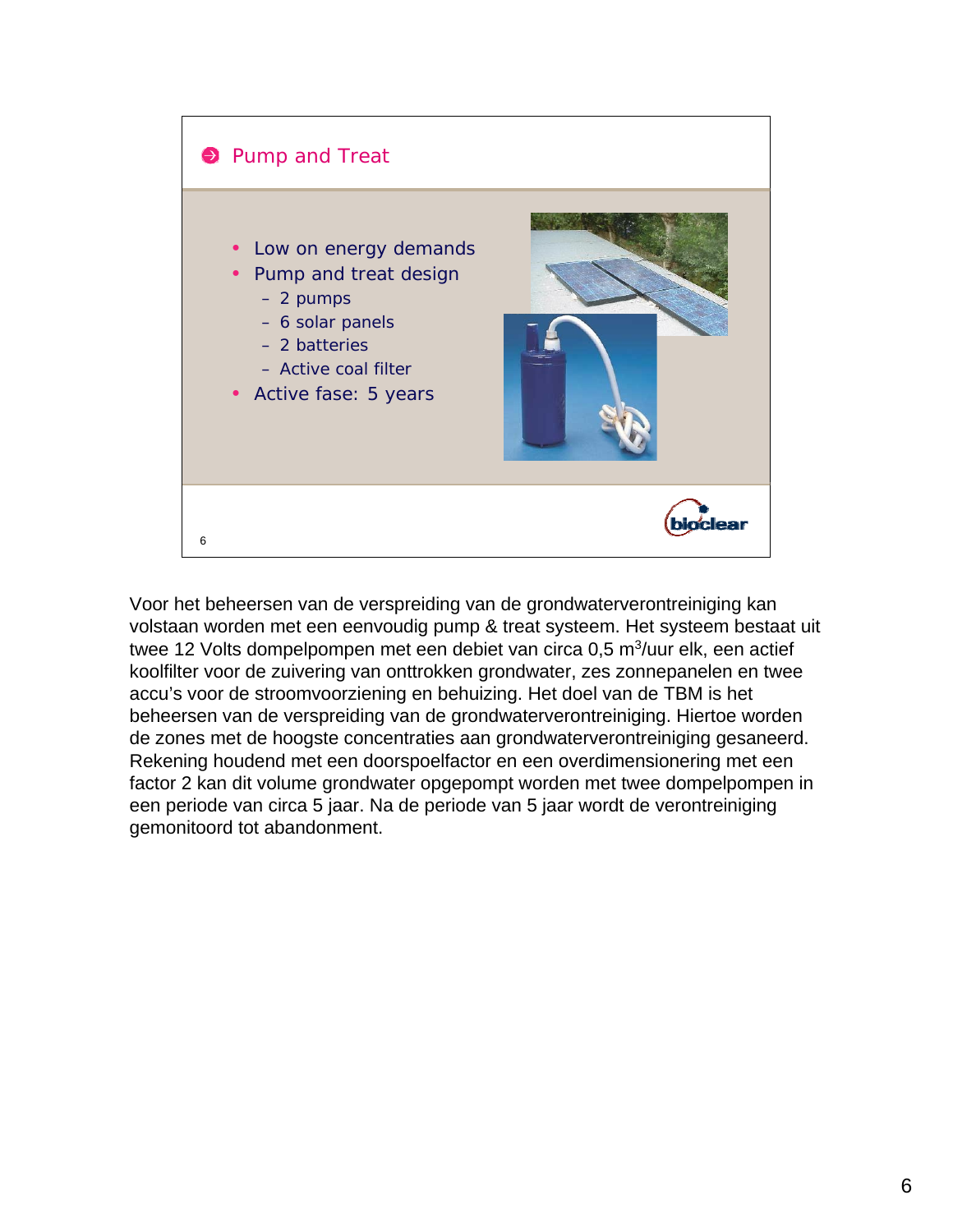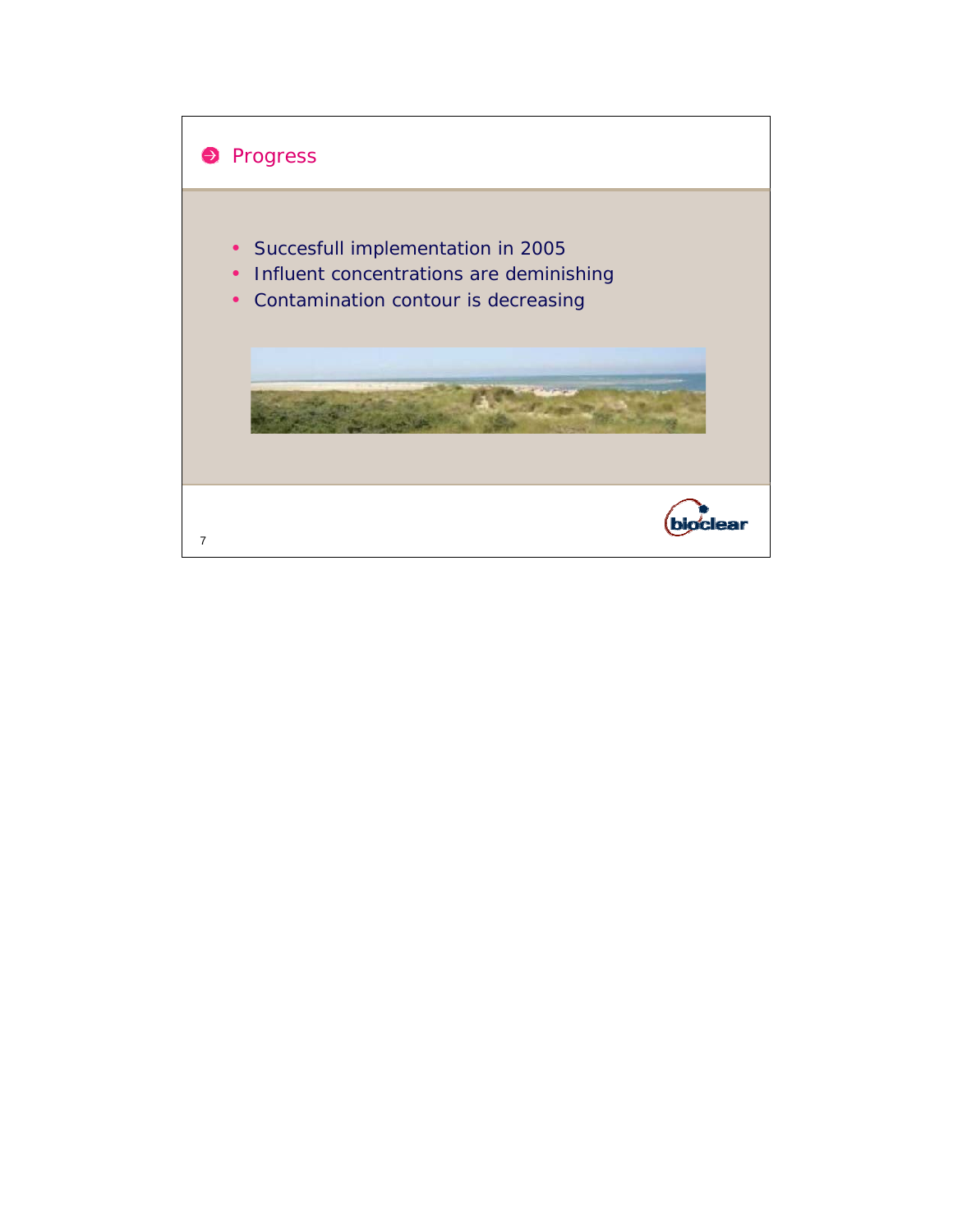

Asfalt/teer fabriek, foto uit 1963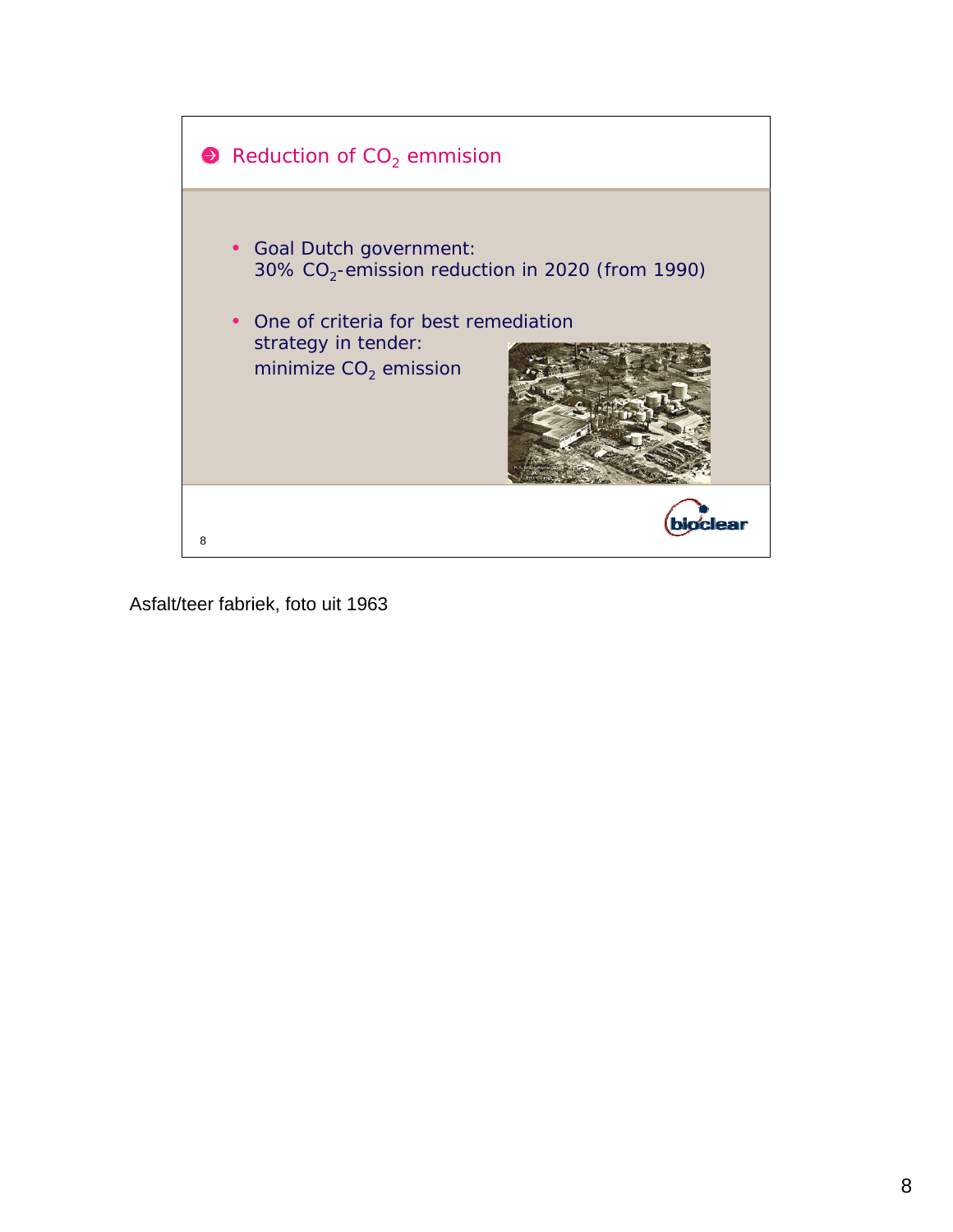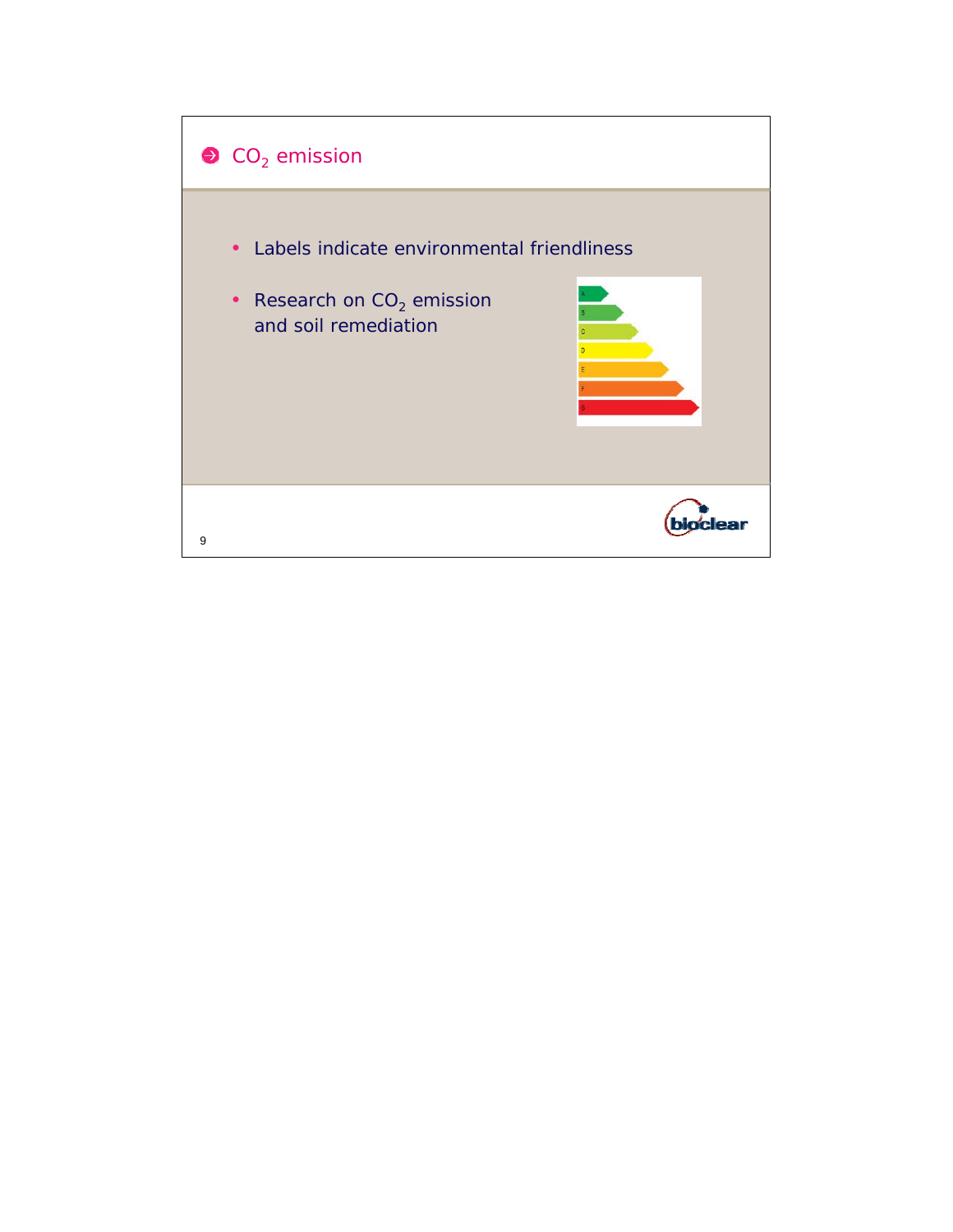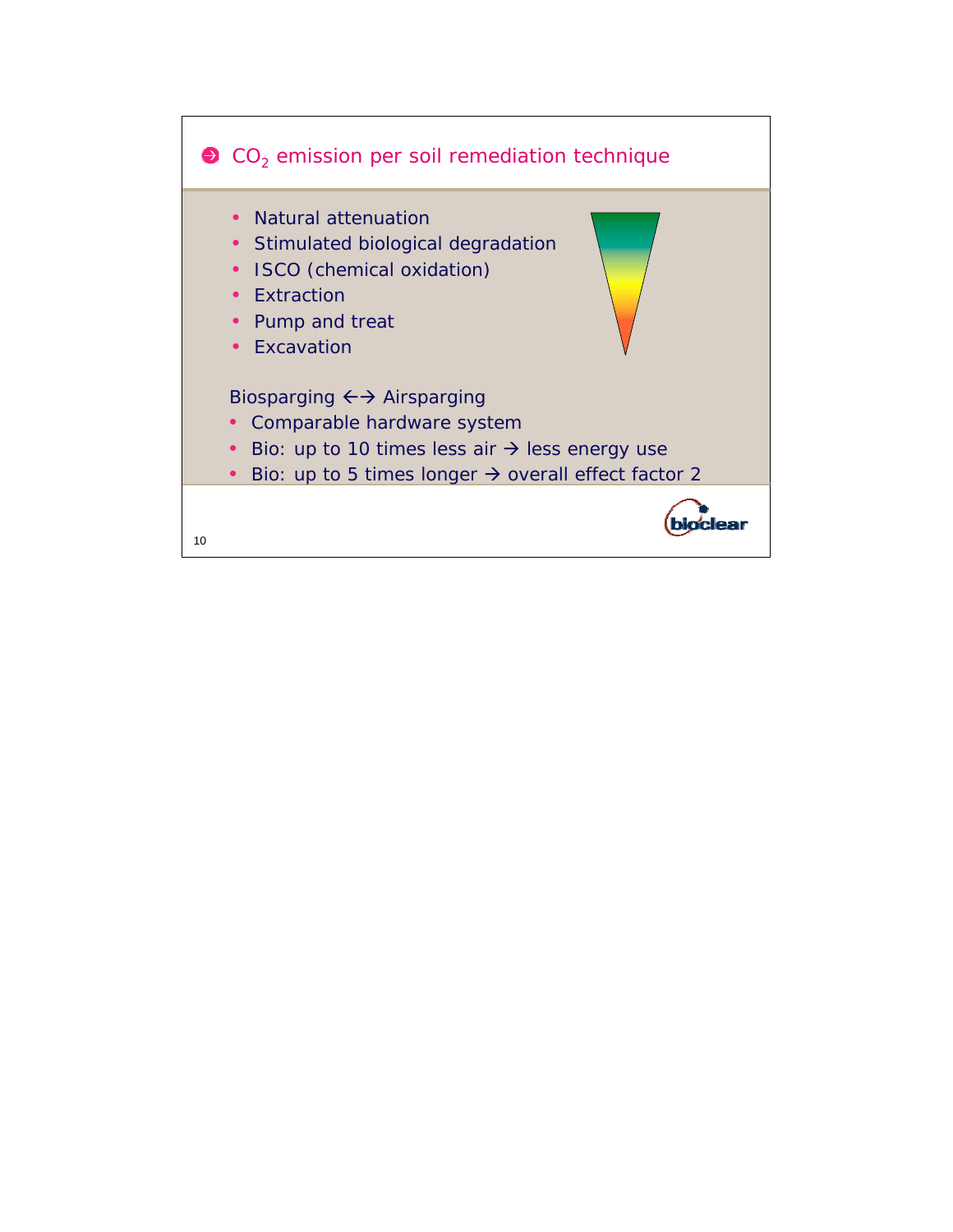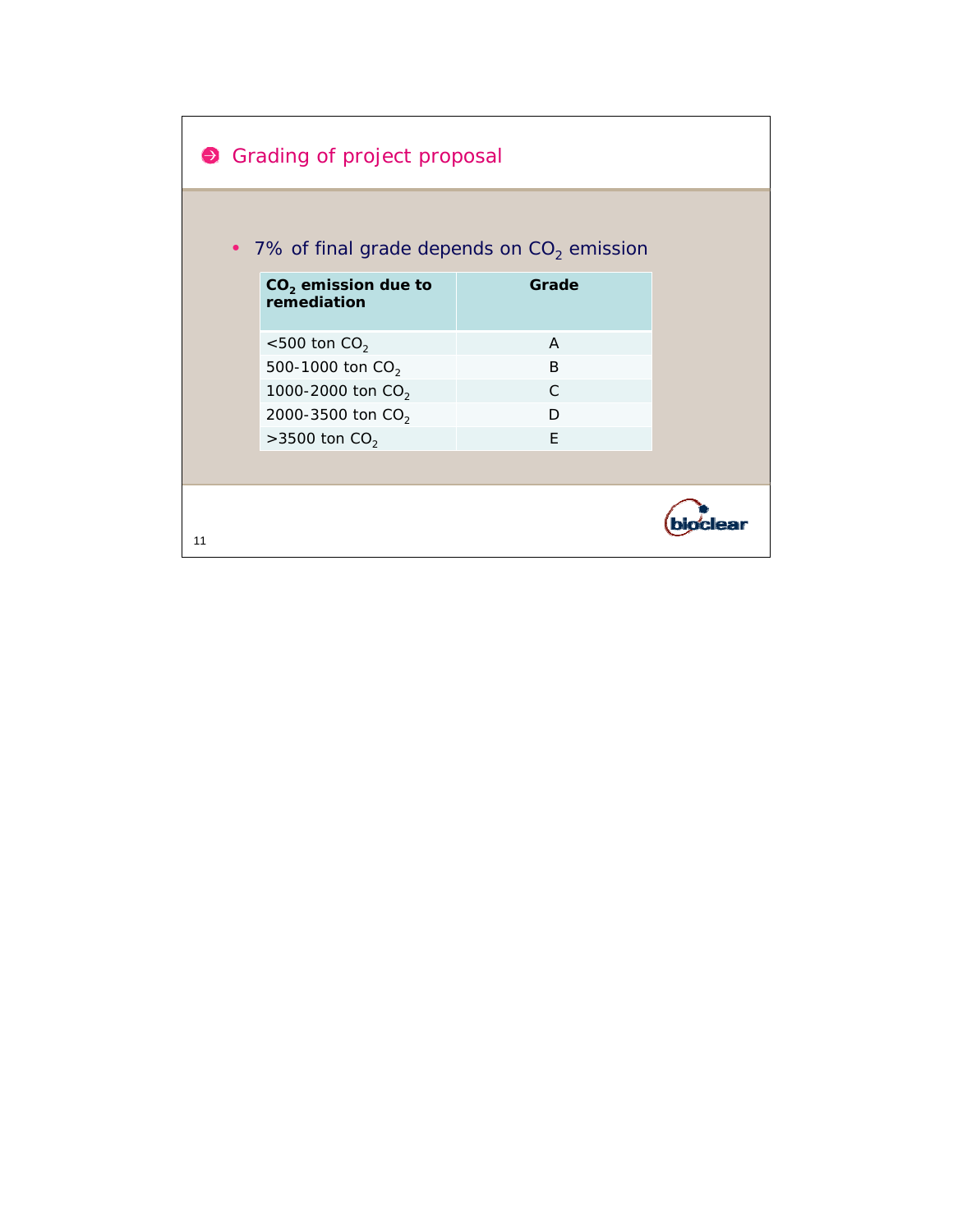